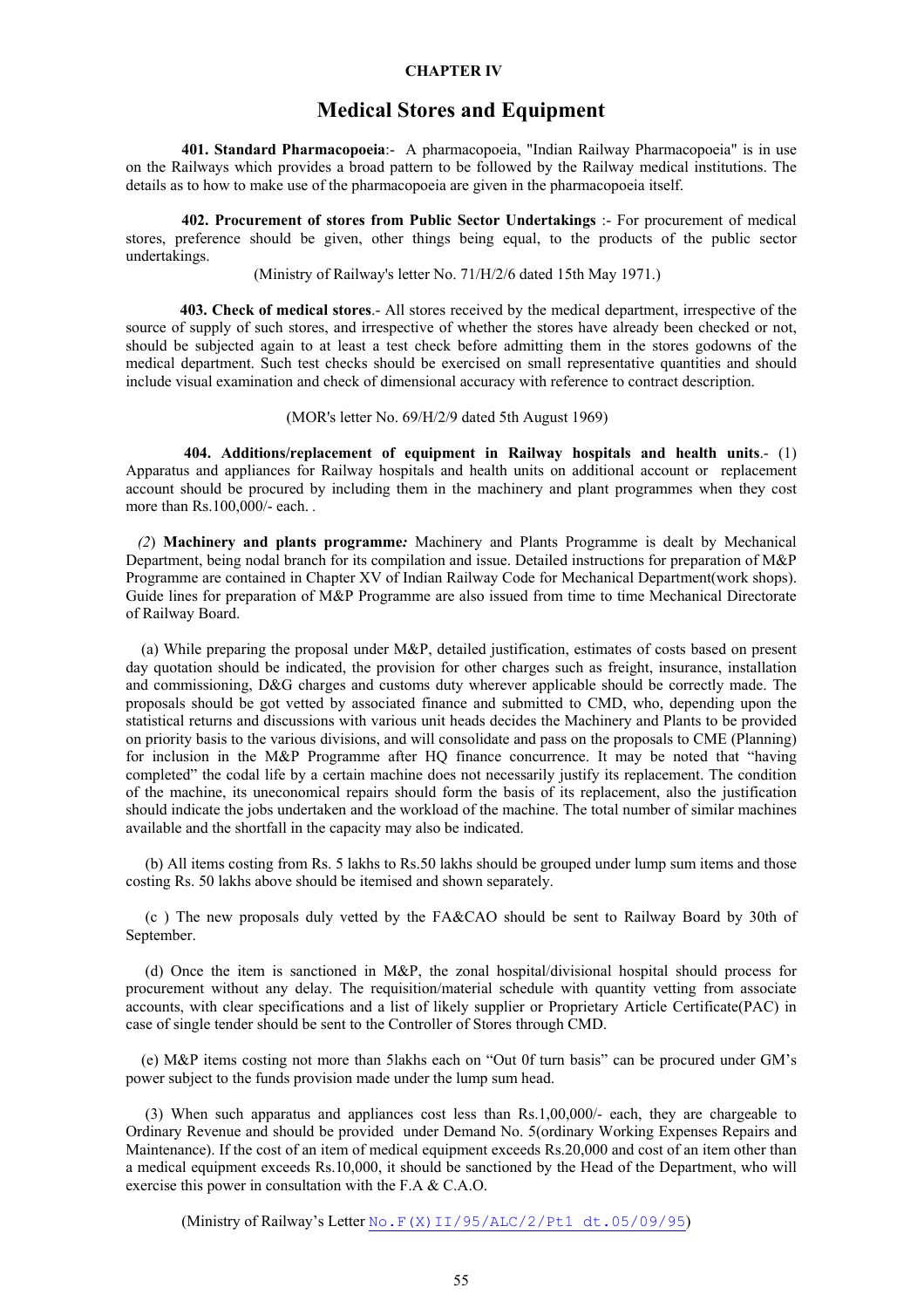(4)Keeping in view of arrears of throw-forward of the old sanctions, the department should critically review all items of M&P sanctioned in the previous five years, which have not been procured so far. The results of such review should be sent to Railway Board latest by 30th September of every year. The review should also furnish the latest and detailed status of the procurement. 'Under Process' statements should be avoided.

Replacement of all such apparatus for Railway hospitals and health units, irrespective of their cost, should be provided under demand No.5 (Ordinary expenses-Repairs and maintenance).

Note.-(1) In the case of production units for which revenue demands are not available, replacement of equipment for Railway hospitals and dispensaries, irrespective of the monetary limit, as also items on additional account costing not more than Rs.25,000 should be charged to WMS which should be cleared as an element of on-cost by distributing the expenditure under appropriate overhead charges to the various items of production turned out by the Production Units.

Note (2).- Such items which do not fall under the category of apparatus and appliances (eg. ambulance vans) should be charged to Capital/DF2 or DRF depending upon whether they are on additional or replacement account as the case may be, and should be processed through the Machinery and plant Programme.

( Ministry of Railway's letter No. 77/M (M & P )/1063/7/VI dated 8th September 1977).

 **405. Procurement of hospital diet articles**:- (1) At places where departmental catering exits, efforts should be made to arrange the supplies of various raw materials through the catering department which should be requested to raise the necessary debits against the hospital for the supplies taken from the stock of the catering department.

 (2) At other places, where the catering department is not able to arrange supplies, the purchase of provisions and various articles of diet may be through the agency of contractors, which should be on an open tender basis. In such cases, however, it is necessary that the Railways scrutinize the tenders properly and keep a proper watch on the execution of such contracts, specially bearing in mind the following points -

 (i) The reasonableness of the rate of each individual item should be considered carefully before acceptance:

(ii) The assessment of quantities should be as realistic as possible:

 (iii) In the case of items with accepted prices that are very high, the bill passing officer should be specially cautioned so that abnormal increases over estimated quantities are watched and investigated and wide deviations in the actual monthly payments allowed from time to time against the originally estimated value of such items of the contract are checked, and action considered necessary taken.

(Ministry of Railway's letter No 61-B(C)-N/27 dated 1st March 1962,No.63-TGII/6 dated 13th September 1963 No. 65/H/7/218 dated 1st November 1965.No.68-TGII/6 dated 23rd February 1968 and No.67/H/10/9 dated 23rd March 1968).

**406**. **Stamping of medical stores**:- To avoid pilferage and misuse, all medical stores received by Railway hospital/ health units should be stamped with a rubber stamp showing the name of the Railway and the Department and the date of receipt. The stamping should be made both on the carton and on the bottle/ampoule/vial. Similarly, all instruments and furniture should be stenciled with the initial of the Railway concerned viz.. "Central", "Eastern", etc.

(MOR's letter No.67/H/2/7 dated 28th January 1969).

 **407. Maintenance of Register**:-(1) The following Register of stores shall be maintained in all health units and hospitals:-

- (a) Day Book of Receipt of Medical Stores.
- (b) Stock Register of Medicines and Medical Stores.
- (c) Consumable Stores Register.
- (d) Tools and Plant Register.
- (e) Expendable Tools and Plant Register.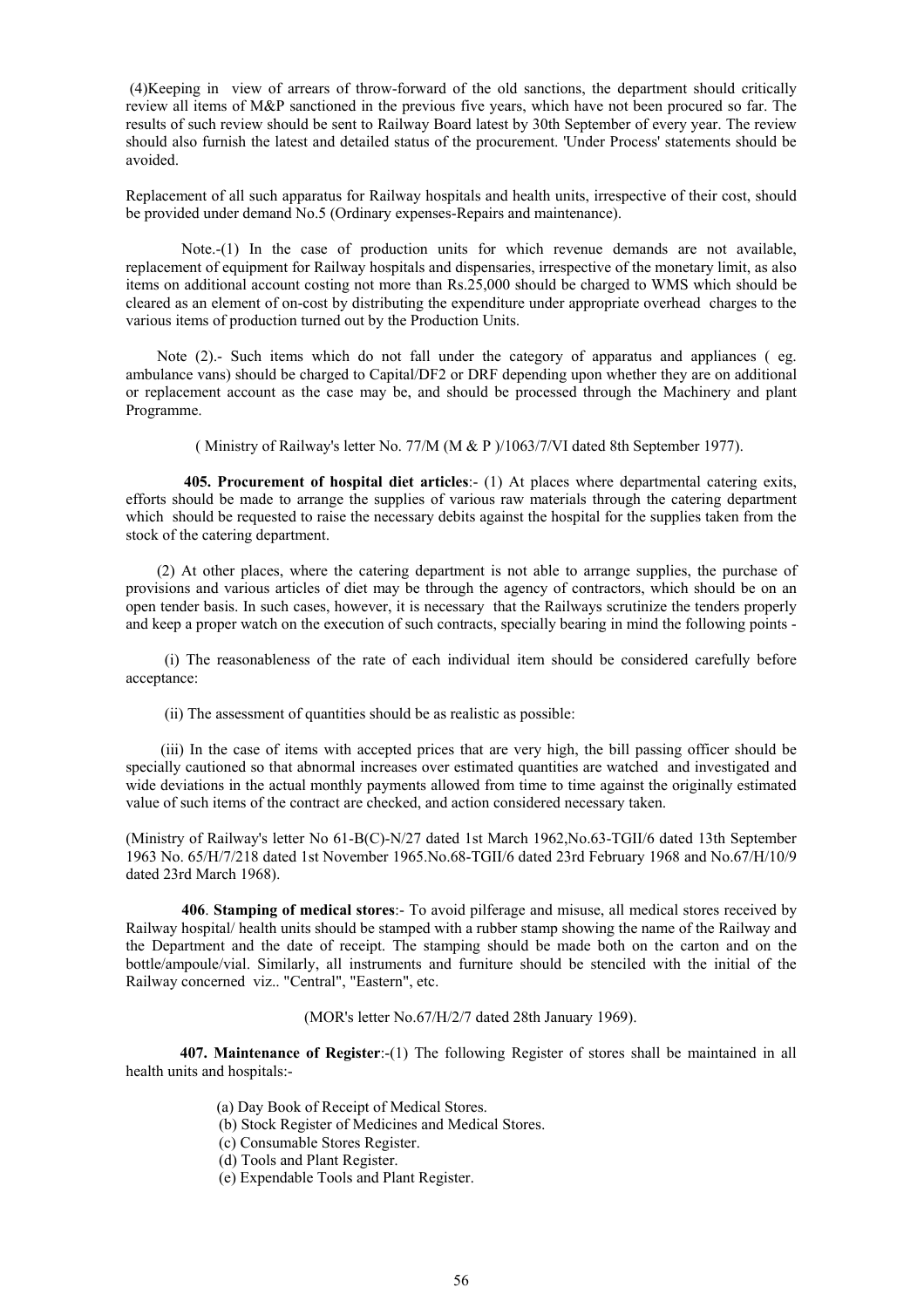(2) All stores received in the stocking units are to be accounted for in one of the Registers mentioned in(b) to (e) above. In order to facilitate cross checking and to ensure that all items received are accounted for, it is necessary that a certificate should be endorsed on the Issue Notes/bills from the firms and the indent copies received along with supplies to the effect that "the material has been correctly received and taken into account and accounted for in Folio No......of...... Register".

 (3) The debit will not be accepted by the Accounts department and the bills will not be passed without this certificate.

 (4) A few pages of each Register should be earmarked for indexing the items showing the serial number, name of the stores and folio number, alphabetically.

 (5) Day Book of Receipt of Medical Stores:- In order to keep a watch over the various kinds of stores that are received, and also to ensure that these are accounted and debit accepted for each, it is necessary to maintain a day-to-day register to be called the "Day Book of Receipt of Medical Stores", or simply, the "Day Book" (specimen attached under  $\text{AnnexureI}$  to this Chapter). All the receipts of medical stores should be recorded in serial number date-wise.

 (6) This book will be in addition to the Stock Register and other Registers which are described below. While posting the receipts from the receipt vouchers into the Stock Register, a reference to the folio number of the Register should be entered in the receipt voucher as well as in the Day Book to facilitate checking.

 (7) Stock Register of Medicines and Medical Stores:- This Register should contain details of receipts and issues of drugs, injections etc. It should be maintained, in the prescribed form as given in Annexure II to this Chapter. It will be called the "Stock Register of Medicines and Medical Stores", or simply the "Stock Register". All the items should find a place alphabetically. Each item should have a separate ledger page. As and when each item is received, the quantity received is entered on the receipt side showing Challan Number and Date, Name of the party from whom received etc. As and when any quantity of the item is issued, it would be entered on the expenditure side with issue Voucher Number and Date, party to whom issued, etc. The A.D.M.O/D.M.O in charge of stores will periodically check his balance in the Register with actual stock on hand and see that they tally. The difference, if any, should be reported to the CMS/MS of the division for necessary action. The C.M.S./M.S should do a random check of items of this register during his inspection. The expiry date of drugs should also be recorded as referred to in Para 412(1).

 (8) Consumable Stores Register:-This contains all consumable stores like stationery, sanitary articles like phenyle, etc. The procedure for maintenance of this Register is the same as for the stock register.

 (9) Tools and Plant Register:- This register is to be maintained in the prescribed proforma as given in Annexure III to this Chapter. All items of "dead stock", viz.. plant machinery, furniture, fixtures, instruments, utensils, cutlery, etc., should be brought under this Register.

 (10) Each independent holder of such materials shall maintain this Register showing alphabetically each item. The pages of each Register will be numbered and separate page or pages should be allotted for each item. An index should be prepared showing the contents and the page number on which each item will be found. Where justified by the number of items two or more Registers should be maintained to cover different groups by classes as (a) surgical instruments and appliances, (b) furniture and equipment etc. The distribution of these items in various places in the hospital or the health unit should also be indicated in the Register as this will make it easy for the inspecting officers and the stock verifier to check them.

 (11) Each item should have a clear and detailed description. The following details should also be entered against each item :-

- (i) Date of receipt,
- (ii) Source of supply and voucher number, and
- (iii) value.

 (12) All articles, whether received on capital or revenue account, should be entered in this Register. Whenever any article is condemned, returned to stores, or otherwise disposed off, it shall be entered as an issue, and a reference to the advice note under which has been returned, issue note under which it has been transferred or write off statement under which its write off has been sanctioned, should also be given.

 (13) Each holder of Tools and Plant Register shall check his Register annually with the actual stock on hand and certify to this effect on the first page of the Register. Any surplus items will be taken on the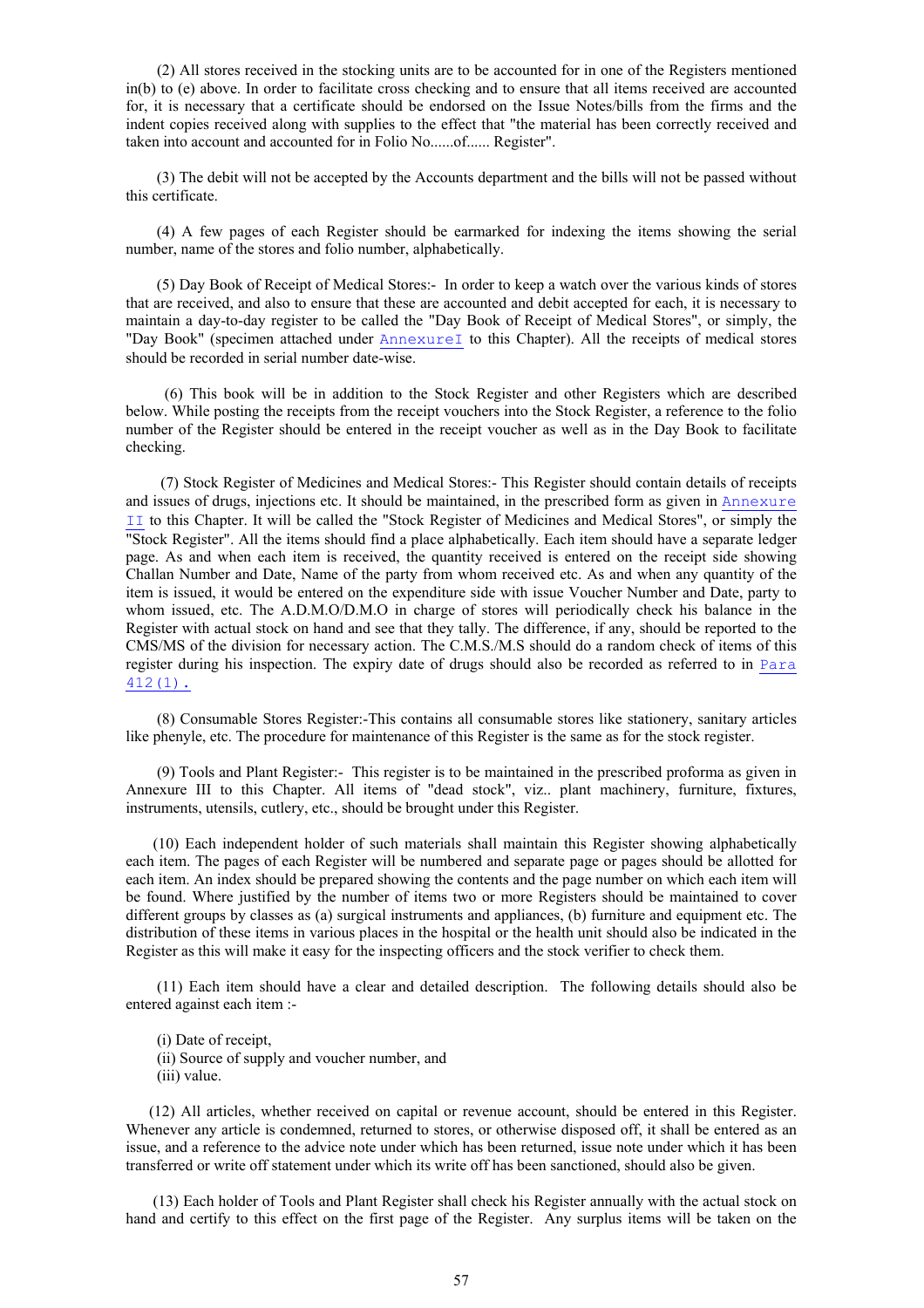register, and any shortages, should be explained. Besides this self stock verification, CMS/MS of the division will do a random verification during his inspection. The Finance branch deputes a stock verifier to conduct verification once in two years. Every such ledger holder will submit once a year to his CMS/MD/MS a statement showing the variations in the Tools and Plant Register.

 (14) Expendable Tools and Plant Register :- There are certain items of tools and plant which are not durable or are fragile in nature, and as such have to be replaced from time to time. If these are included in the Tools and Plant register, frequent entries may have to be made in that Register. To avoid this, a separate register is to be maintained for such articles in the same proforma as for the Tools and Plant Register, and is to be called an "Expendable Tools and Plant register". The mode of entries like receipts and issues will be the same as for the Tools and Plant Register.

The following will find a place in this register :-

| Rubber goods                |           | Gloves, ice bags, hot water bags, catheters.                         |
|-----------------------------|-----------|----------------------------------------------------------------------|
| Pewterware                  |           | Ink pots, inhalers,                                                  |
| Enamelware                  | $\ddotsc$ | Bed pans, kidney trays, irrigation cans, basins, trays etc.          |
| Surgical                    | $\ddotsc$ | Needles for syringes, surgical needles, surgical blades, etc.        |
| Conservancy stores          |           | Buckets, mugs, iron pots, latrine pans, night soil                   |
|                             |           | drums, metal dustbins, drain cleaning tools like bamboo              |
|                             |           | poles, brushes, mops, etc.                                           |
| Linen and hospital clothing |           | All items of linen and clothing like bed-sheets, counter-panes,      |
|                             |           | blankets, draw-sheets, mattresses, pillows, mosquito-curtains,       |
|                             |           | table cloths, towels, other items of uniform and clothing of         |
|                             |           | staff like pyjamas, dhoties, aprons, shirts, etc.                    |
| Glassware                   |           | Funnel glass, measure glass, bowls glass, Petri dishes,<br>pipettes. |
|                             |           | microscope slides, test tubes, glass stirring rods, syringes,        |
|                             |           | thermometers, urinal glasses, nozzles etc.                           |
| Crockery                    |           | Plates and dishes, cups and saucers, jugs and pots, and other        |
|                             |           | similar breakable items.                                             |

 Note :- (1) The title of the various registers and the heading :" ........ Railway .......Department," as shown in the annexure may be printed only on the front cover of these register concerned and not on every page.

 (2) At the divisional head quarters, the system of maintaining individual numerical ledger cards in Cardex (specimen given in AnnexureIV to this Chapter) in place of the various register may be introduced for easier accountal. Similarly, the system of Bin-cards (specimen given in AnnexureV to this Chapter ) can be introduced at all health units and divisional stores for correct checking.

#### (MOR's letter No. 67/H/2/7 dated 28th January 1969.)

**408. Handling of the drugs & medicines** :- (1) The hospital Store-keepers/Pharmacists will actually handle the drugs and keep the keys. They will maintain ground balance, keep records and make indents and issues under the orders of the doctor in-charge. The doctors will be in overall supervision. They will keep a watch on the trends of expenditure and will exercise such control as is necessary to ensure correct usage of drugs.

 (2) The requirements of the compounding rooms and various other units of the hospitals, such as the wards, operation theatres, etc. will be issued once weekly/fort-nightly on "as required " basis.

(3) The Stock Register should be properly maintained as detailed in para 407 (7)

 (4) A detailed account will be kept of all nominated medicines. The nominated medicines need not be costly items; they could include potentially dangerous drugs, etc., to be decided by the Chief Medical Director, who may use his discretion to decide on "Nominated Items". A duplicate slip of the prescription of the nominated items should always be issued by the prescribing doctor and such slips preserved, in chronological order, in the concerned sub-stores for two years to enable the departmental and Accounts inspection staff to check up the postings in the Stock Registers. For other medicines, only daily totals of the expenditure and the balance will be struck.

 (5) In respect of the medicines supplied to the line doctor for his medicine bag, he should make a mention of the quantities of medicines issued to his patients in the register of attendance which he maintains.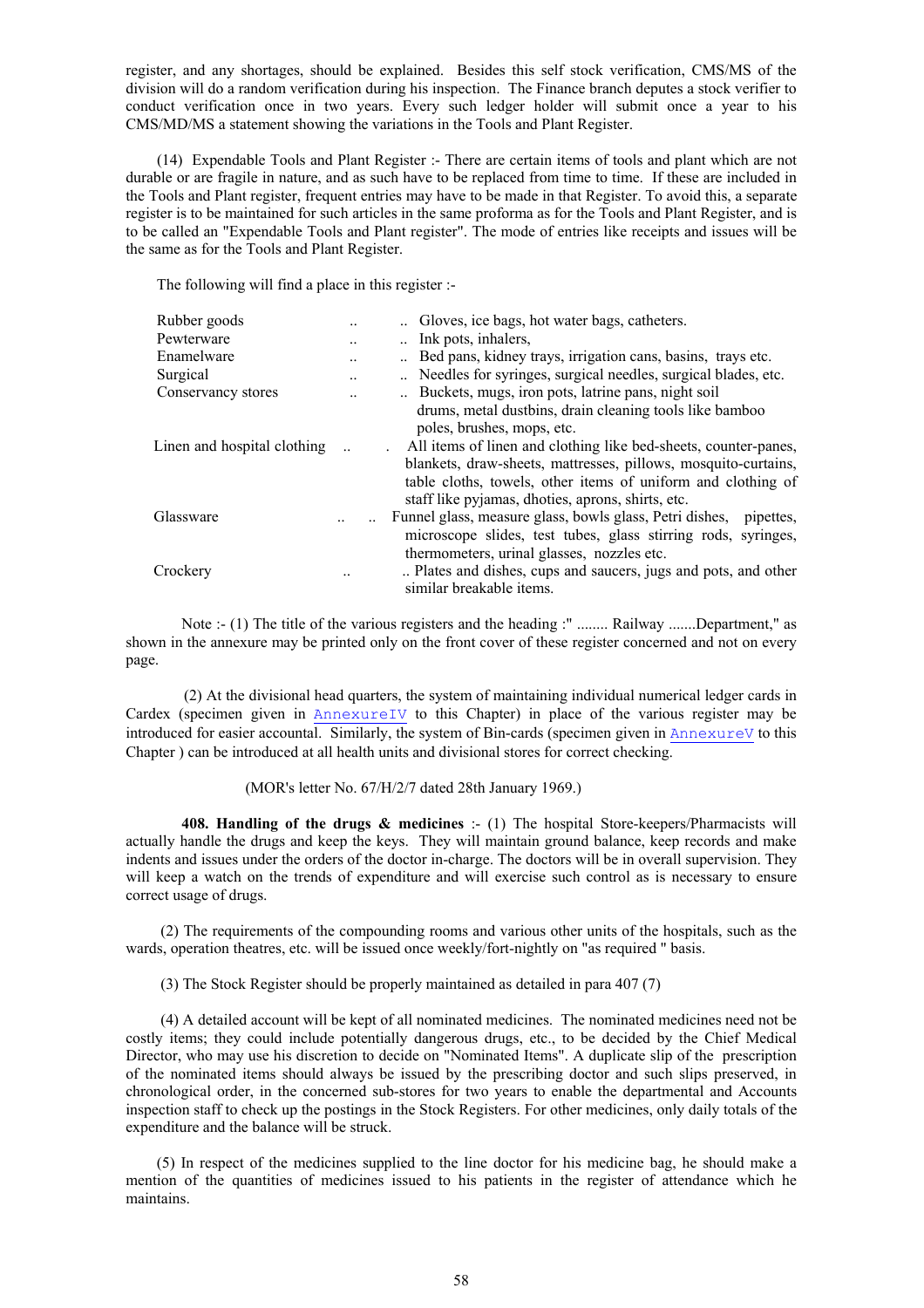(6) The doctors, other than line doctors need not normally be issued with medicines other than emergency drugs. Where, however, a doctor undertakes to give routine injection to patients at home, accounting would not be needed for emergency drugs.

 (Ministry of Railways letters No. 67/H2/7 dated 28th January 1969, No. 67/H2/7 dated 30th October 1971, No. 7/H/2/21 dated 24th November 1971, No. 67/H/2/7 dated 15th May 1972 and No. 74/H4/7 dated 21st June 1974.)

 **409 . Breakage and condemnation of unserviceable articles** :- Due to normal wear and tear, many items become unserviceable. A list of such articles is to be maintained in a "Condemnation register" by the stock-holder. Such articles are usually collected and kept and put up to the Medical Superintendent/C.M.S/M.D periodically during his inspection and condemned as unserviceable. The Medical Superintendents/C.M.S/M.D are authorised to condemn articles up to a certain value in each case on the individual Railways. For things of value of over the Medical Superintendents/C.M.S/M.D powers the Chief Medical Director's orders should be obtained in each case. The Medical Superintendent/C.M.S/M.D will, after condemnation, get the articles of no return value destroyed in his presence. Those that are likely to fetch any value will be dispatched to the concerned Stores Depot.

#### (Ministry of Railways letter No. 67/H/2/7 dated 28th January 1969)

 **410. Life time of medical equipment:** The normal life of medical equipment will differ from item to item. The duration for which an equipment can be used without any repair or with only minor repair, is considered to be the normal life. The normal life of different machines is suggested as below:

| Sr.No | Name                        | Normal Life in Years |
|-------|-----------------------------|----------------------|
|       | ECG. Machine                |                      |
| 2.    | Cardiac Pace maker          |                      |
| 3.    | Cardiac Monitor             |                      |
| 4.    | Other Electronic Equipment  |                      |
| 5.    | Laparoscope                 |                      |
| 6.    | Bronchoscope                |                      |
| 7.    | Laryngoscope                |                      |
| 8.    | <b>Operating Microscope</b> |                      |
| 9.    | Ambulance                   |                      |
| 10.   | <b>Sterilisers</b>          | 10                   |
| 11.   | X-ray Machines              | 10                   |
| 12.   | Portable X-ray machine      |                      |
|       |                             |                      |

 The sophisticated equipment generally do not work efficiently after repairs. Rapid advances in Medical Equipment are taking place and so the old models are to be replaced by the new ones, usually after a period of 3-5 Years.

 Servicing of sophisticated medical equipment should be done by manufacturing firms or by the reputed servicing agencies on the basis of service contract and spare parts may also be purchased according to the advice of the firm at the time when equipment is purchased. A history card for costly medical equipment should be maintained as per Annexure VI to this Chapter. A log book for repair of medical equipment should also be maintained as given in Annexure VII to this chapter.

(Bd.'s No.84/H/27/34 dt.26/02/86)

 411**. Disposal of surplus articles**. :- (1) Where items of serviceable medical equipment are rendered surplus in any health unit or hospital, they may be put up to the Divisional Medical Officer/Medical Superintendent/C.M.S/M.D., who, if he feels that he can utilise them in any other health unit or hospital in his own division, will cause them to be transferred to that health unit/hospital.

 (2) Where items of such equipment are not required in his division, he will advise the Chief Medical Director, who in turn will find out whether they are required by any other division and transfer the items where they are needed.

 (3) Where items of such equipment are not required by the Chief Medical Director for his Railway, he will circulate a list of such items to other Railways. Transfer of equipment from one Railway zone to another may be effected after the necessary formalities have been gone through, and the Ministry of Railways advised of the transaction.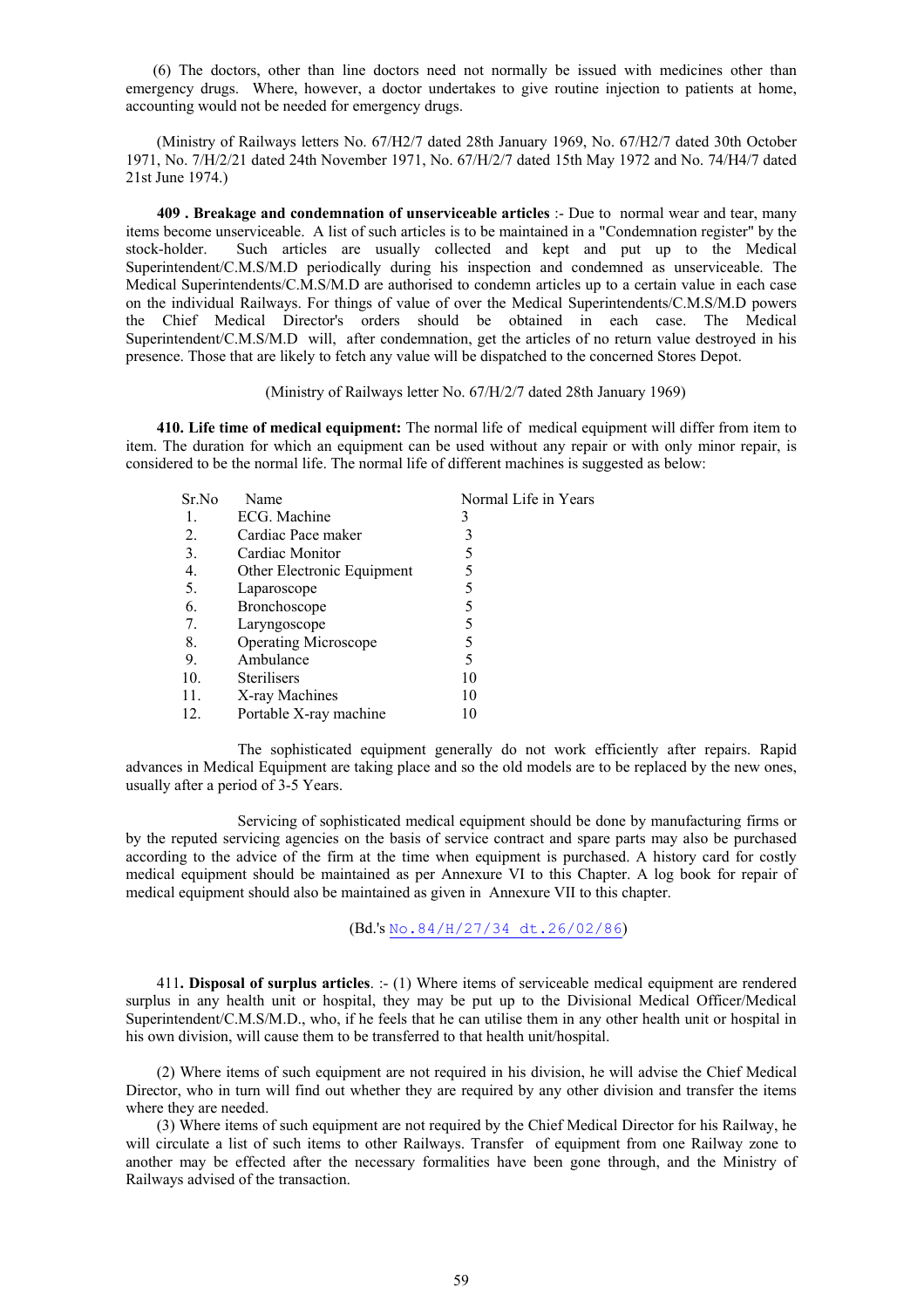(4) Any such article which can fetch some value and which is not needed at all anywhere, should be dispatched to the concerned stores depot after obtaining Chief Medical Director's sanction, and necessary credit obtained.

 (5) All empty containers such as tins, packing cases, bottles, drums, etc. are to be sent to the Railway stores depots for disposal.

 (Ministry of Railway's' letters No.67/H/2/7 dated 28th January 1969, No.67/H/2/7 dated 6th July 1970 and No.76/H/2/7 A dated 25th February 1977).

 **412**. **Items marked with a date of expiry**:- (1) Certain items of medicines like antibiotics, sera and vaccines, have a date of expiry marked on their packing. When receiving such items from the firms or the Government Medical Stores Depot, care should be taken to verify that there is a sufficiently long interval between the date of receipt and the date of expiry, so that there is a reasonable possibility of using such items before their date of expiry. It is always advisable to enter the date of expiry in red ink on the page of the Stock Register under such items, where the date of expiry is mentioned. Care should be taken to see that such drugs are used within that period.

 (2) When any article is approaching the date of expiry, and surplus to his requirements, the Medical Officer(stores) should advice his CMS/MS in charge of the Division well in advance so that these can be utilised at other hospitals or health units in his division. If he is unable to do so, he shall advise the Chief Medical Director who will try to utilize it in some other division. If in spite of all these efforts, they still remain unused, they should be condemned and destroyed after obtaining the Chief Medical Director's sanction.

 (3) With a view to keep a proper watch on such drugs so that they are consumed within their date of expiry, it is advisable to arrange them in racks or almirahs according to their date of expiry, and not according to their alphabetical order as is done with other drugs. As these drugs have got the month and the year of expiry, they should be arranged according to both the month and the year of expiry.

(Ministry of Railways' letter No.67/H/2/7, dated 28th January 1969).

 **413. Maintenance of and repairs to ambulance cars:** Ambulance cars should invariably be maintained in good running condition. Regular servicing and repairs, wherever necessary, may be carried out promptly by any commercial concern in the same manner as is done in the case of staff cars. Timely replacement must be made. Efforts should also be made to have good selected drivers. Every ambulance should be equipped with emergency first-aid kit and manned by suitably trained para-medical staff. A log book for repairs of ambulance cars should be maintained as per AnnexureVIII of this Chapter. A Proforma for Ambulance movement register is given in  $\text{AnnexureIX}$  to this Chapter.

 (MOR's letters No.66/H/2/18, dated 23rd January 1968, No.70/H/13/29 dated 23rd July 1971, NO.77/H/7/19 dated 17th January 1978 and No.78/H/4/12 dated 2nd May 1978).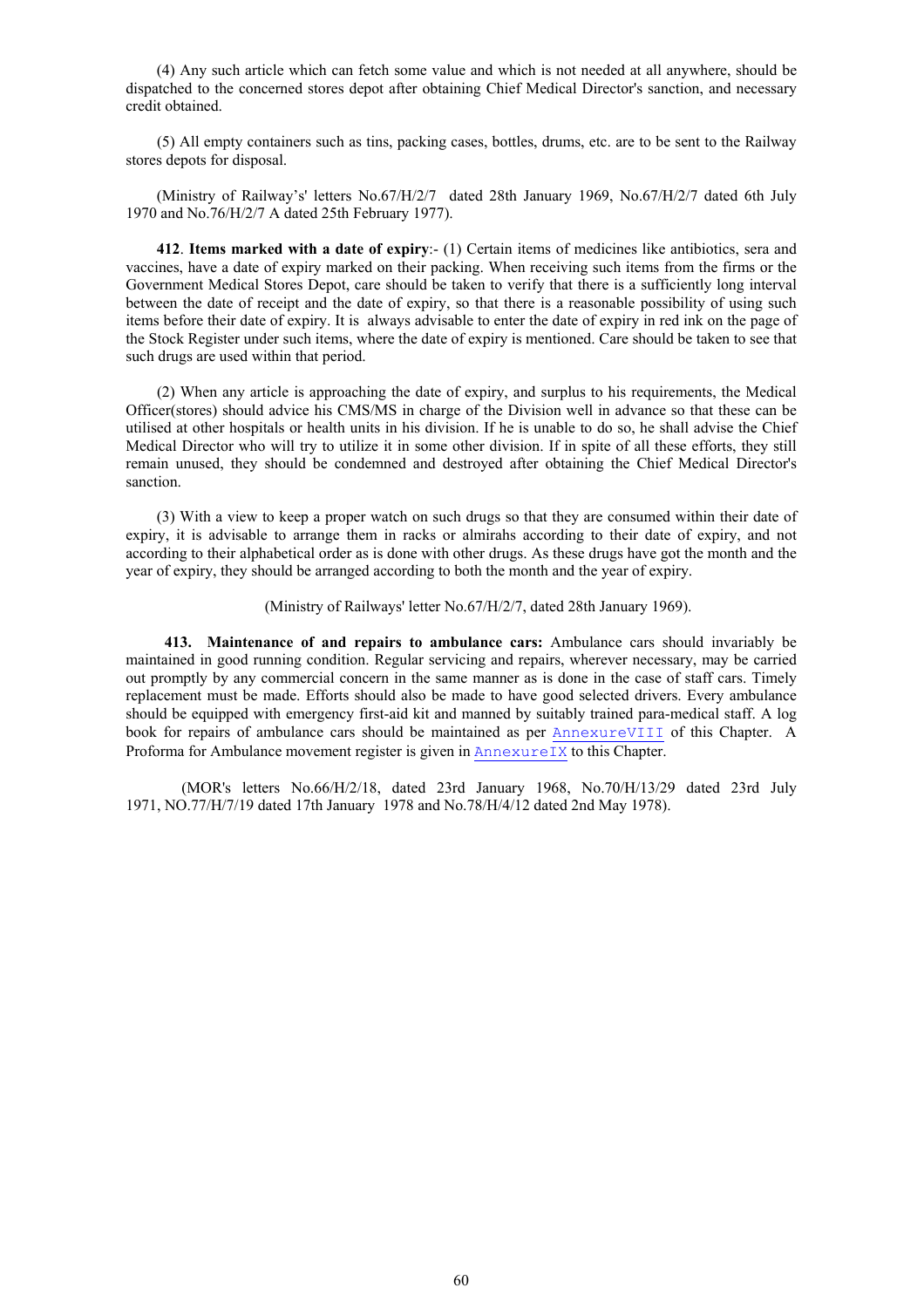# ANNEXURE - I

(See Para 407 (5))

### …………….RAILWAY

#### **MEDICAL DEPARTMENT**

#### DAY BOOK OF RECEIPTS OF MEDICAL STORES

| Date<br>No. | Sl.<br>No. | P.W.B.<br>$\&$<br>date or<br>delivery<br>note No.<br>$\&$ date | Name of<br>firm or<br>party<br>from<br>whom<br>received | Reference<br>to purcha-<br>se order<br>other re-<br>ference<br>under<br>which<br>supply<br>is arran-<br>ged | Particulars<br>of stores<br>received | Quan<br>tity | Refer-<br>ence<br>to led-<br>ger<br>folio | Refer-<br>ence<br>to bill<br>No.<br>and<br>date | Bill cer-<br>tified<br>and sent<br>To | <b>On</b> | Initials<br>of Stor-<br>es kee-<br>per | Remarks |
|-------------|------------|----------------------------------------------------------------|---------------------------------------------------------|-------------------------------------------------------------------------------------------------------------|--------------------------------------|--------------|-------------------------------------------|-------------------------------------------------|---------------------------------------|-----------|----------------------------------------|---------|
| 1           | 2          | 3                                                              | $\overline{4}$                                          | 5                                                                                                           | 6                                    | 7            | 8                                         | 9                                               | 10                                    | 11        | 12                                     | 13      |
|             |            |                                                                |                                                         |                                                                                                             |                                      |              |                                           |                                                 |                                       |           |                                        |         |

#### ANNEXURE – II

#### ( See Para 407(7) and 407(8)

#### STOCK REGISTER OF MEDICINES AND MEDICAL STORES CONSUMABLE STORES REGISTER

#### ……..RAILWAY

#### **MEDICAL DEPARTMENT**

|                      |                                          |                          |                | Receipts             |     | Issue                |   | Value | Balance                                |                     |        |
|----------------------|------------------------------------------|--------------------------|----------------|----------------------|-----|----------------------|---|-------|----------------------------------------|---------------------|--------|
| Month<br>and<br>date | No. of<br>receipt<br>or issue<br>voucher | From whom<br>received or | No.            | Weight or<br>measure | No. | weight or<br>measure |   |       | Receipt Issues Weight<br>or<br>measure | <b>Book</b><br>rate | Amount |
|                      | 2                                        | 3                        | $\overline{4}$ | 5                    | 6   | 7                    | 8 | 9     | 10                                     | 11                  | 12     |
|                      |                                          |                          |                |                      |     |                      |   |       |                                        |                     |        |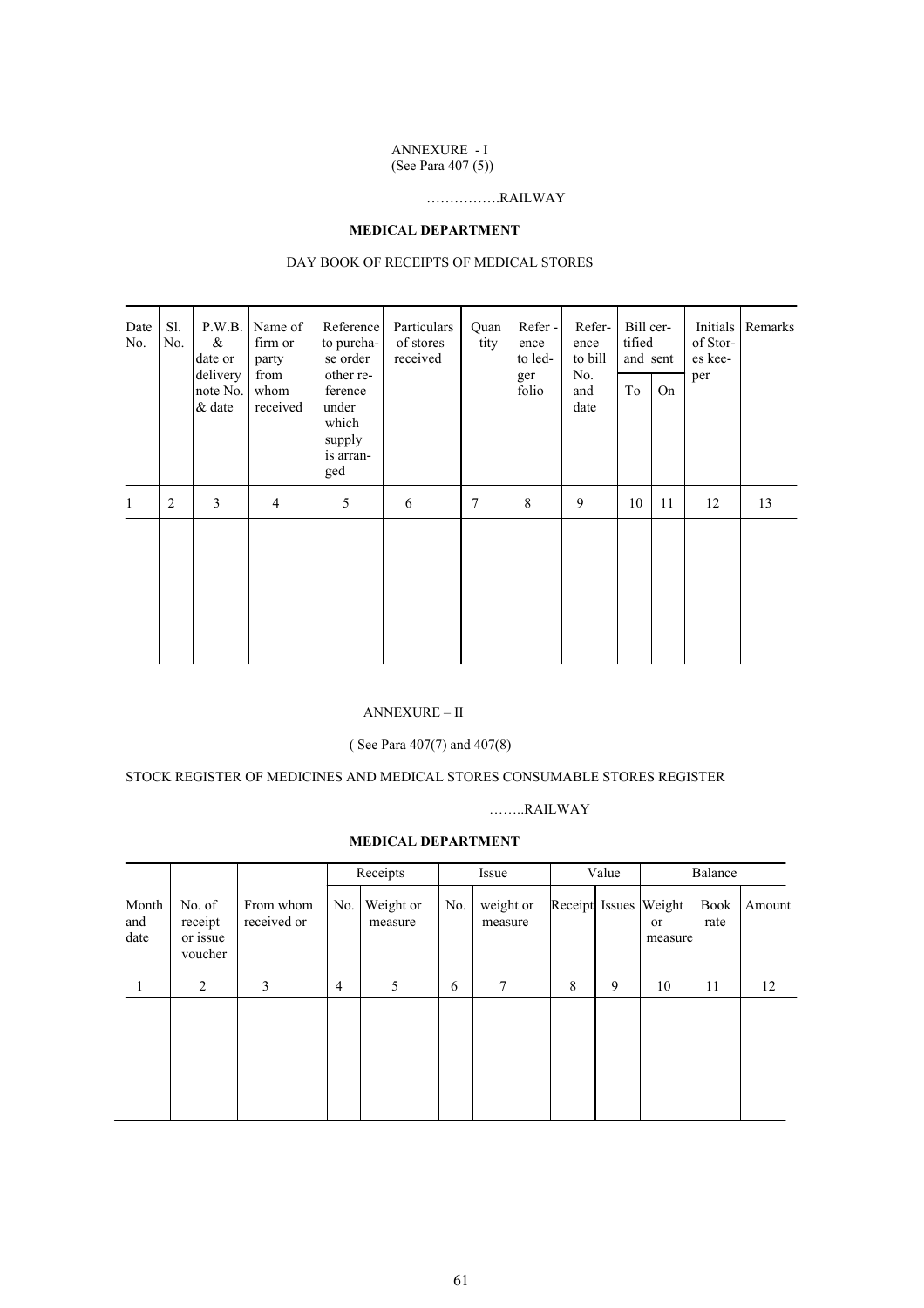#### ANNEXURE – III (see para 407(9) to 407(14) )

### TOOLS AND PLANT REGISTER/EXPENDABLE TOOLS AND PLANT REGISTER

………………..RAILWAY

| Date | Issue Note<br>No. and<br>date | Receipt<br>Quantity | Rate           | Value | No. | <b>Advice Note</b><br>Date | Issue<br>Quantity | <b>Balance</b> | Distribution<br>of the item Remarks |    |
|------|-------------------------------|---------------------|----------------|-------|-----|----------------------------|-------------------|----------------|-------------------------------------|----|
|      |                               |                     |                |       |     |                            |                   |                |                                     |    |
| 1    | $\overline{2}$                | 3                   | $\overline{4}$ | 5     | 6   | $7\phantom{.0}$            | $8\,$             | 9              | $10\,$                              | 11 |
|      |                               |                     |                |       |     |                            |                   |                |                                     |    |

### **MEDICAL DEPARTMENT**

#### ANNEXURE IV ( See Note (2) below Para 407)

……………RAILWAY

### MEDICAL DEPARTMENT NUMERICAL LEDGER CARD

Ward ……………………. Class ……………………

|                             |             | Main Depot            |       |         |  |  |  |
|-----------------------------|-------------|-----------------------|-------|---------|--|--|--|
| From whom                   | Receipt or  | Quantity              |       |         |  |  |  |
| Date<br>Issued to<br>number |             | Receipts              | Issue | Balance |  |  |  |
| 2                           | 3           | 4                     | 5     | h       |  |  |  |
|                             |             |                       |       |         |  |  |  |
|                             |             |                       |       |         |  |  |  |
|                             | received or | Unit<br>issue voucher |       |         |  |  |  |

| Part or P.L. No. | Description | Maximum | Maximum |
|------------------|-------------|---------|---------|
| Bin No.          |             |         |         |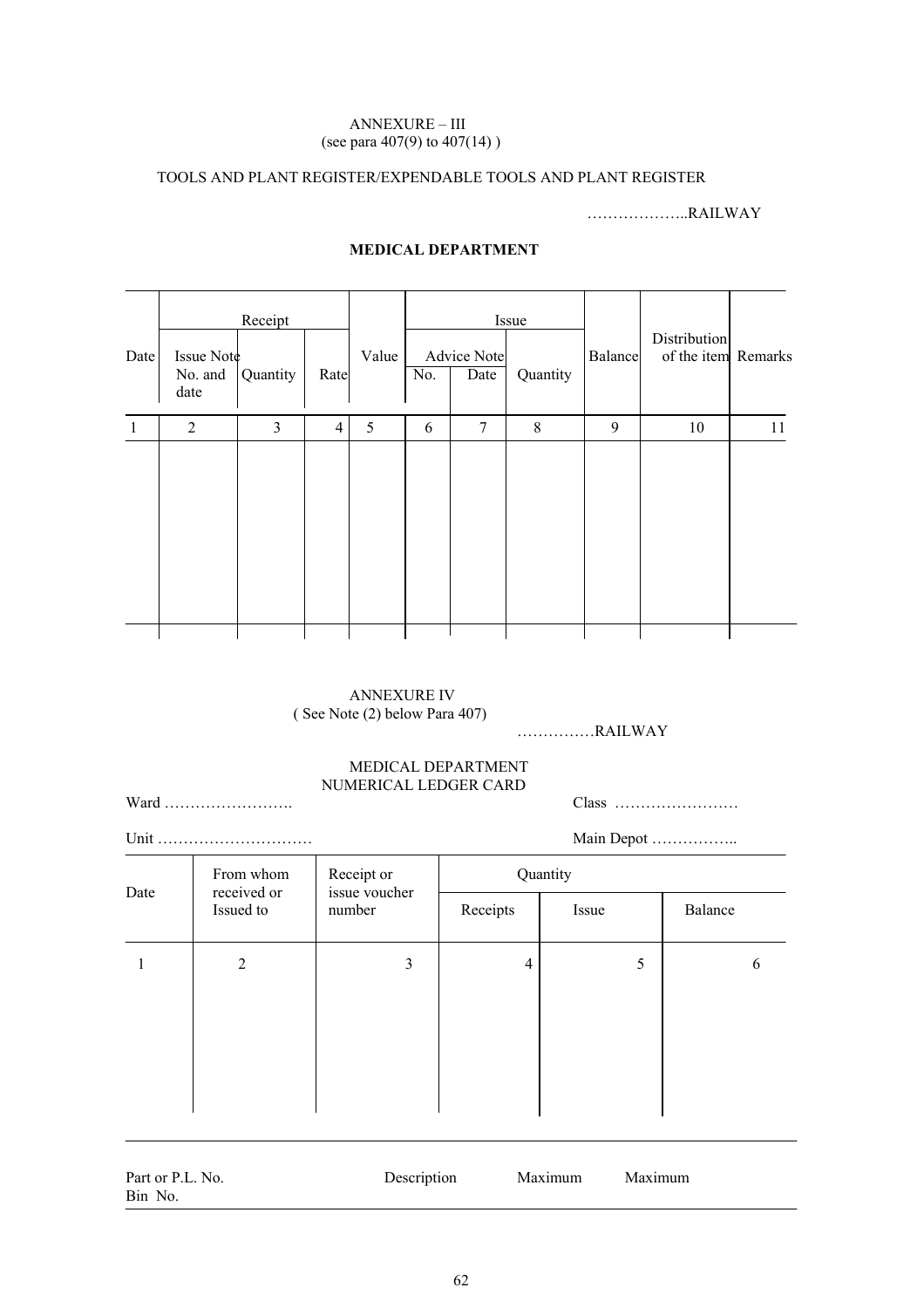#### ANNEXURE V (see note (2) below para 407 )

…………RAILWAY

### MEDICAL DEPARTMENT

### STOCK POSITION CARD FOR MEDICAL STORES

Hospital / Health Unit …………………………………..

|                |       |                | AU          |
|----------------|-------|----------------|-------------|
| Ladger Page    |       |                | <b>PVMS</b> |
|                |       |                | Cat. No.    |
| Receipt        | Issue | Balance        | Initials    |
| $\overline{2}$ | 3     | $\overline{4}$ | 5           |
|                |       |                |             |
|                |       |                |             |
|                |       |                |             |
|                |       |                |             |

### ANNEXURE – VI

### (see para 410 )

#### Maintenance of History Card for costly medical equipment

| Specification<br>the machine | Name of the<br>manufacture/<br>supplier | Date of<br>purchase | Cost of the<br>equipment | Date and cost of<br>repairs. |
|------------------------------|-----------------------------------------|---------------------|--------------------------|------------------------------|
|                              | 2                                       | 3                   | 4                        | Ć                            |
|                              |                                         |                     |                          |                              |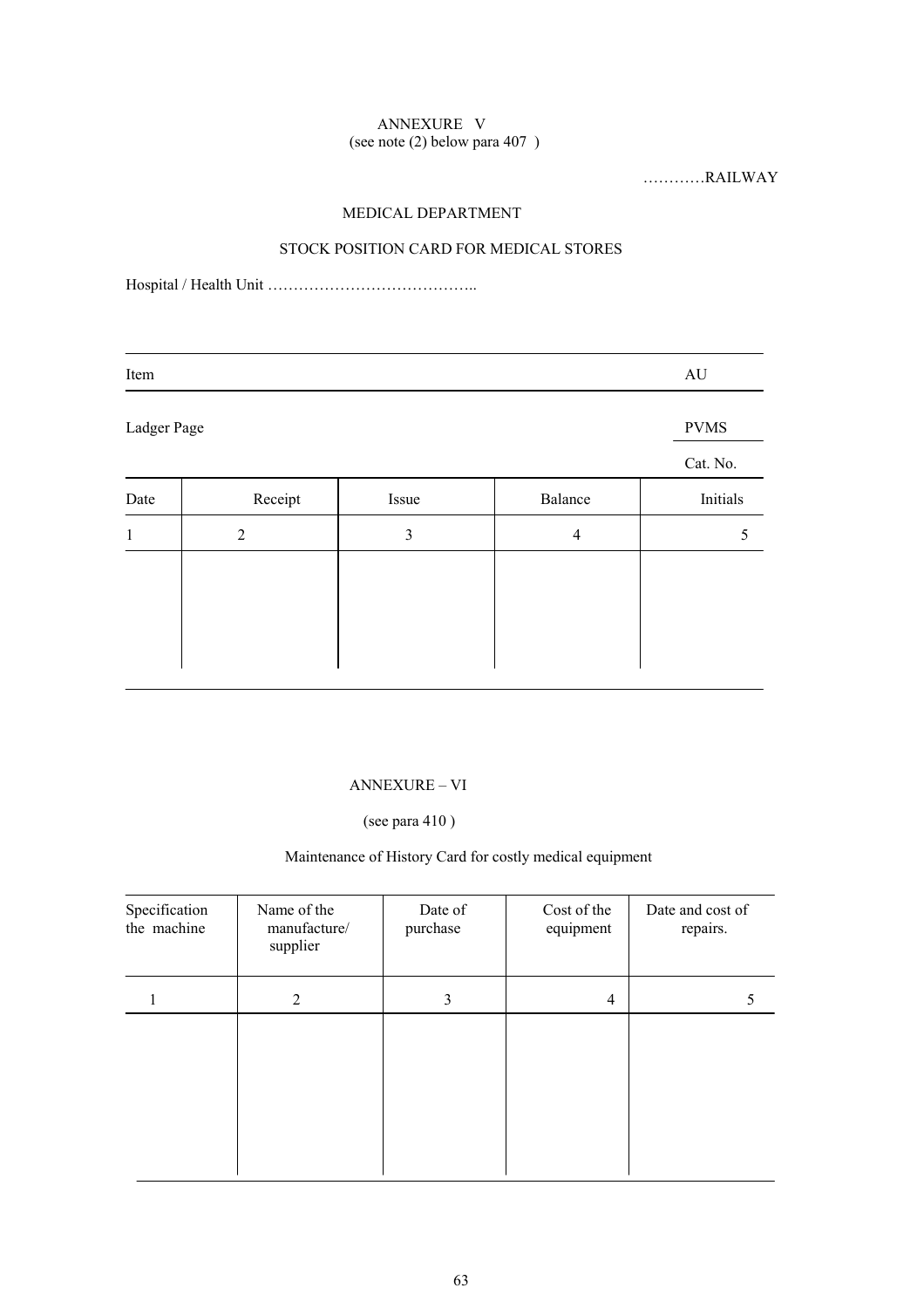#### ANNXURE - VII (see para 410 )

## Maintenance of Log Book for repair of costly medical equipment

Name of Equipment:

| Date and time | Defects noted and detected<br>by | Action taken | Remarks |  |  |
|---------------|----------------------------------|--------------|---------|--|--|
|               | ◠                                | ◠            |         |  |  |
|               |                                  |              |         |  |  |
|               |                                  |              |         |  |  |
|               |                                  |              |         |  |  |
|               |                                  |              |         |  |  |
|               |                                  |              |         |  |  |
|               |                                  |              |         |  |  |
|               |                                  |              |         |  |  |

#### ANNEXURE -VIII

### (see para 413 )

# Proforma for Ambulance Repair Log Book

| Ambulance<br>number | Nature of<br>defect | Signature of<br>ambulance | Date and time<br>from which<br>driver repor- defects noticed<br>ting the defects or out of order | Date and time<br>when sent for<br>repairs | Date and time<br>when received<br>after repairs | Remarks<br>if any |
|---------------------|---------------------|---------------------------|--------------------------------------------------------------------------------------------------|-------------------------------------------|-------------------------------------------------|-------------------|
|                     | $\overline{2}$      | 3                         | $\overline{4}$                                                                                   | 5                                         | 6                                               | 7                 |
|                     |                     |                           |                                                                                                  |                                           |                                                 |                   |
|                     |                     |                           |                                                                                                  |                                           |                                                 |                   |